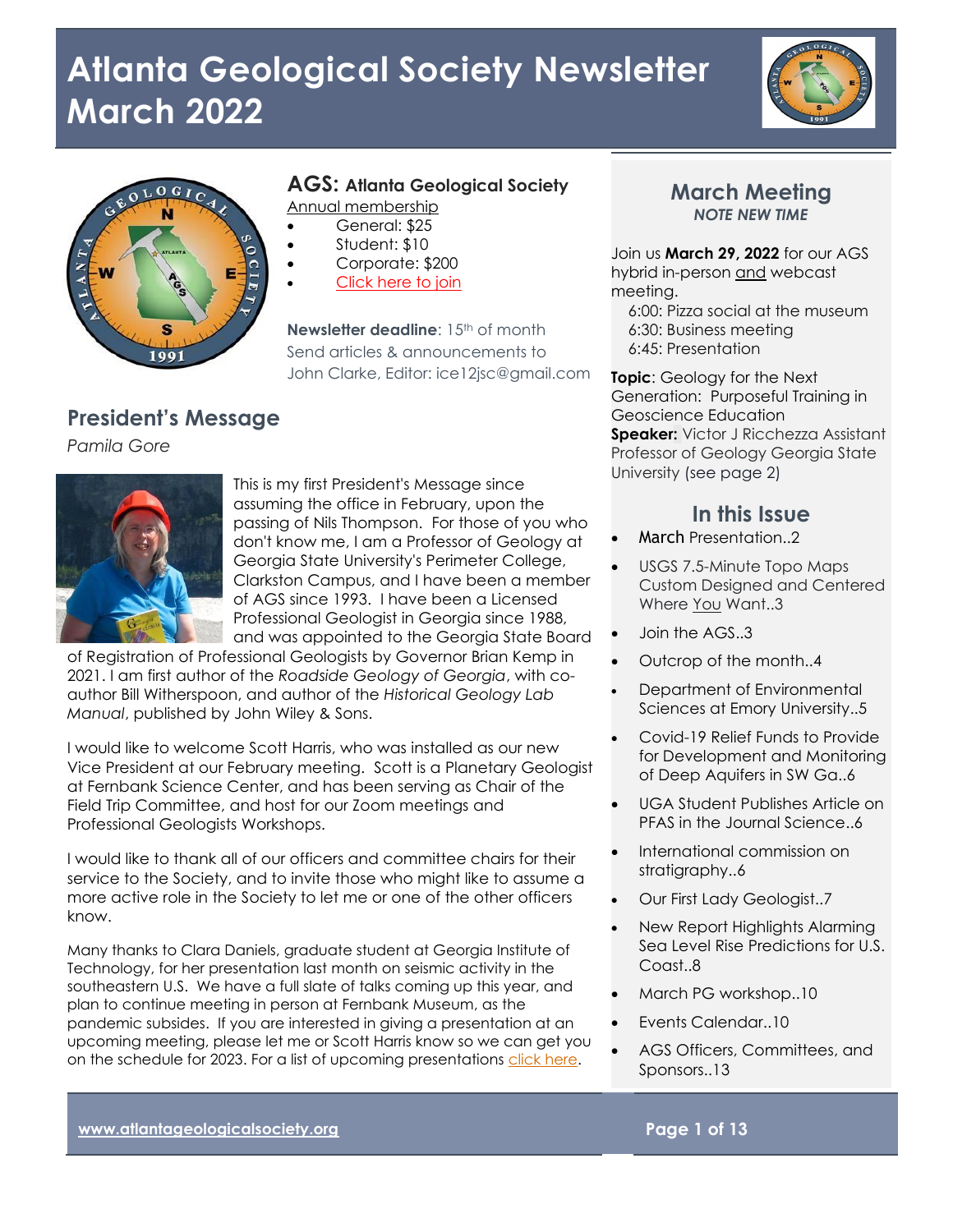

## **March Presentation: Geology for the Next Generation: Purposeful Training in Geoscience Education**

### **When: March 29, 2022 (NOTE NEW TIME)**

 6:00: Pizza social 6:30: Business meeting (zoom starts) 6:45: Presentation

### **The meeting will be in person and via zoom. Click on this link to join meeting:**

#### <https://us02web.zoom.us/j/82999806944?pwd=bTliRE9raDNibnNYaTU3T1ZhN25aQT09>

**Abstract:** Education seems susceptible to a particular form of bias. An instructor learns a thing a certain way, and thus considers this is *the way* that instruction is done. Over time, the curriculum of a program builds, sometimes by the demands of the job market, and sometimes by the inertia of this bias from the faculty. In his talk to the Atlanta Geological Society, Dr Ricchezza will present a synopsis of the basics of Geoscience Education Research and how it fits with curriculum design for geoscientists. His talk will include selected case studies from his own research, and will discuss how we can move forward as a profession to a more diverse workforce that is trained with the skills suited the jobs they find upon graduation.



**Speaker bio:** Dr Victor J Ricchezza is an Assistant Professor of Geology working for Georgia State University's Perimeter College at the Clarkston campus. Dr Ricchezza has worked at PC since Fall 2020. Before working at PC, he was an adjunct instructor for the School of Geosciences at the University of South Florida, where he previously earned a Doctorate in 2019 and a Master's degree in 2016, both in Geology. While in graduate school, Dr Ricchezza focused research in the subfield of Geoscience Education Research (GER). Put simply, while most geologists study earth materials and processes, he studies how geologists are trained at the university level, and how that process can be continually improved. His specialty within GER is quantitative literacy for geoscience, measuring how geoscientists are taught the quantitative skills they need to succeed professionally. Prior to graduate school, Vic worked as a high school teacher in Fulton County after a decade in environmental consulting. Vic lives a bit outside Atlanta with his wife and 2 kids, far too many cats,

and a pile of musical instruments.

### **Sponsor of this month's meeting—Salvino Environmental Services**

Thanks to Salvino Environmental Services and an anonymous donor for generously sponsoring our February meeting. John Salvino is AGS treasurer and long-time member. His company, Salvino Environmental Services, LLC provides technical and field support services to remediation contractors. They also provide supplemental geological and environmental field support services as companies bridge the labor and human resource gaps between their current available staff resources and their project work load. For more information, go to: <http://sites.google.com/site/salvinoenvironmental>



**[www.atlantageologicalsociety.org](http://www.atlantageologicalsociety.org/) Page 2 of 13**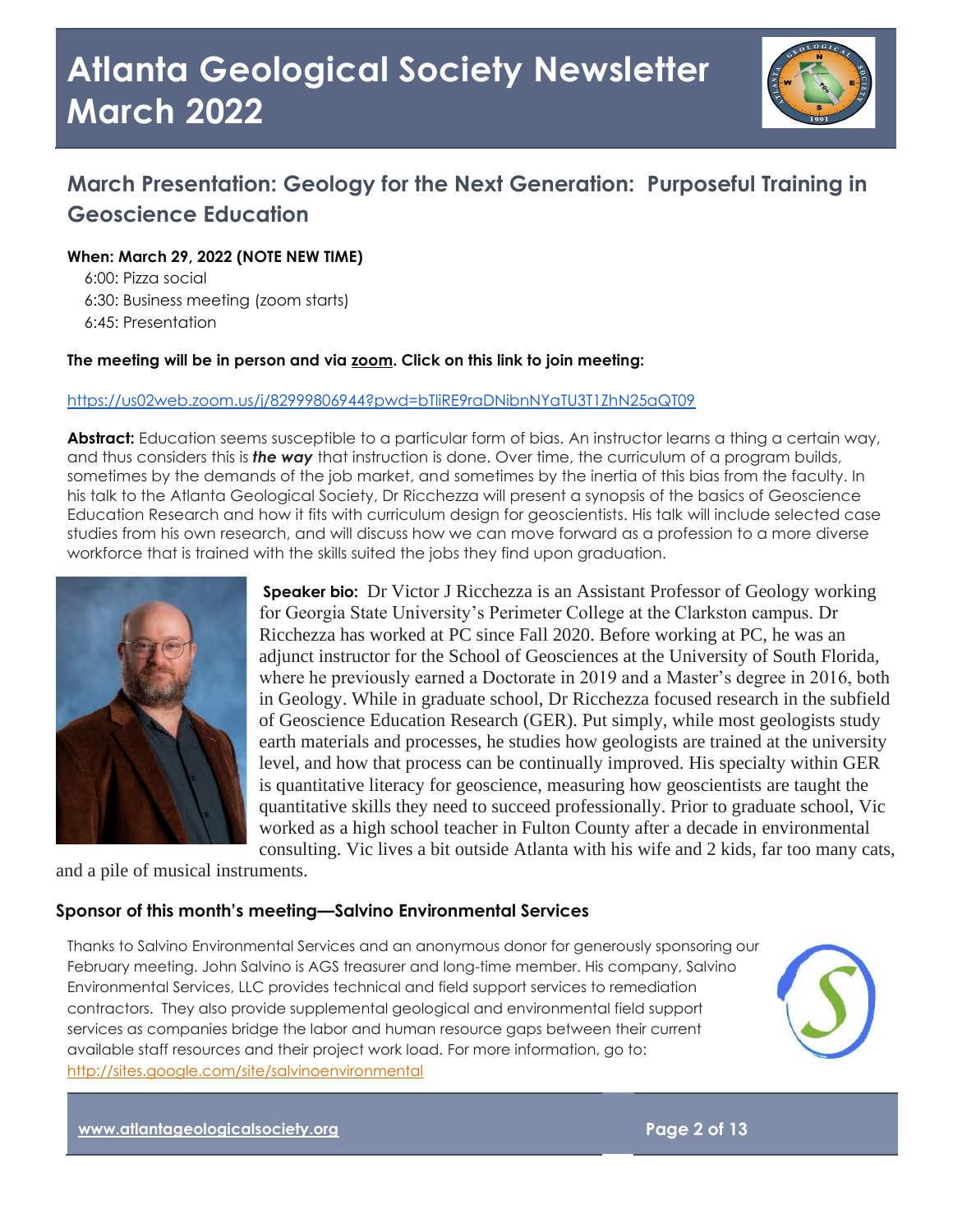

## **USGS 7.5-Minute Topo Maps Custom Designed and Centered Where You Want**

For the first time ever, you can get 7.5 minute topographic maps centered on a place of your choosing! That's right, instead of relying on USGS to draw the boundaries of the topo map, you can select your own using the new pilot tool topoBuilder.

Let's say you're interested in visiting Horseshoe Bend near Page, Arizona and you want to get topo maps for that area. If you're relying on the US Topo maps that the USGS generates based on the 7.5-minute map series, you'd need four separate maps to cover that area. Now, with topoBuilder, you'd need just one. To access topoBuilder and design your own maps go to: <http://ow.ly/eeMb50I1GoH>



## **Join the Atlanta Geological Society**

### Membership categories:

- o General (\$25) shall be persons who are interested in the geological sciences.
- o Student (\$10) shall be full-time undergraduate, graduate or post-graduate students enrolled at an accredited college or university and who are interested in the geologic sciences.
- o Corporate (\$200) shall be Registered Georgia Corporations engaged in geologic, engineering or other related services. Each Corporate Membership shall provide for up to 5 General Memberships for employees of the corporation and advertisement in the association newsletter and web site.

To join the organization, go to:<http://atlantageologicalsociety.org/membership-and-dues/>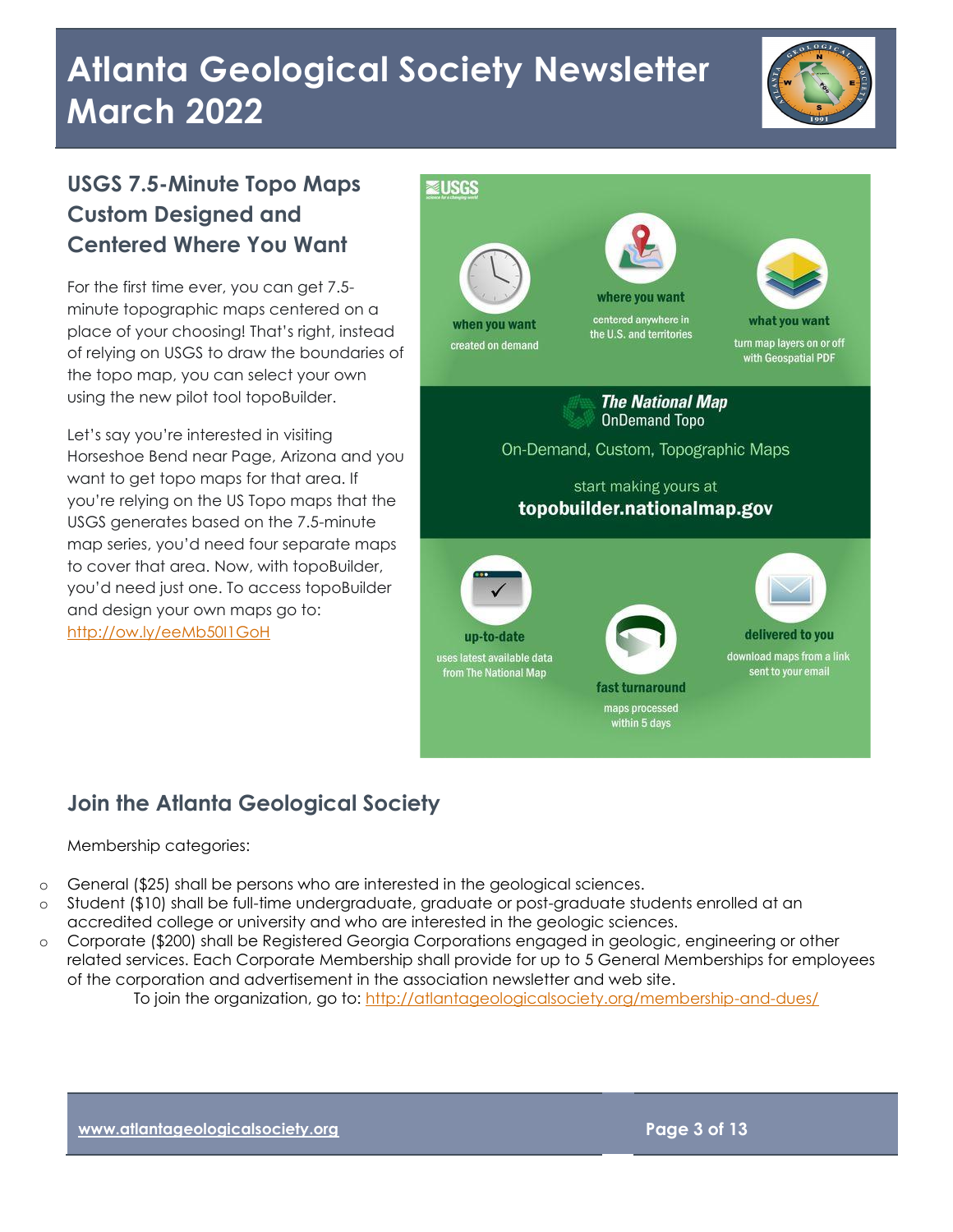

### **Outcrop of the Month**

*Bill Witherspoon*

Okefenokee Swamp is back in the news this year, and in action alerts from the Georgia River Network and the Sierra Club, because of a bill, [HB 1289,](https://www.legis.ga.gov/legislation/61907) now before the legislature. The bill would ban the nearby proposed Twin Pines titanium mine. As with Cumberland Island last month, I bend the "outcrop" definition, but such is the geology of the Coastal Plain. The following is excerpted from Pamela Gore's writing on p. 57 and 111-112 of *Roadside Geology of Georgia*.

The Barrier Island Sequence District is one of the most fascinating areas of the Coastal Plain because it contains a 2-million-year record of cyclic climatic changes associated with the Pleistocene glaciations. A sea level high stand about 2.1 million years ago formed Trail Ridge, a former barrier island that is now 40 miles inland. At sea level low stands, the shoreline was as much as 60 miles east of its present position, far out on today's continental shelf.

Trail Ridge dams the eastern edge of the Okefenokee, and without it there would be no swamp. When Trail Ridge was a barrier island, a large saltwater lagoon lay to the west. The lagoon was connected to the sea by inlets, located where the St. Marys and Satilla rivers now flow, though now most of the Okefenokee Swamp drains slowly south- westward into the renowned Suwannee River of Florida. The swamp formed as sea level dropped and rainwater filled the depression. Peat has been accumulating in the swamp for at least the last 6,500 to 7,000 years, indicating that the water has been fresh for that amount of time.

The Okefenokee Swamp is one of the largest freshwater wetlands in the United States, covering an area of roughly 700 square miles. The swamp is habitat for birds, mammals, reptiles, amphibians, and carnivorous plants, many of which are endangered or threatened. Most of the swamp is covered by water less than 2 feet deep. Cypress trees and hardwoods dominate the western part of the swamp, and prairies with ponds and grasses dominate the eastern part. There are numerous lakes within the swamp, in addition to channels with flowing water and sandy islands covered in pine trees.

The Okefenokee is what's known as a blackwater swamp. Its water is dark, resembling tea due to the tannic acid that comes from decaying vegetation. Masses of partially decayed plant matter that accumulate on the



*The highly reflective black water of the Okefenokee Swamp. – photo by Pamela Gore*

bottom occasionally rise to the surface, floated by gases that form during decomposition. This produces floating "islands" that may be firm enough to walk on. These floating islands are responsible for the American Indian name Okefenokee, meaning "land of trembling earth." The thick layer of peat ranges from 5 to 15 feet thick. The Okefenokee Swamp is a modern analogue for ancient swamps that are today mined for coal.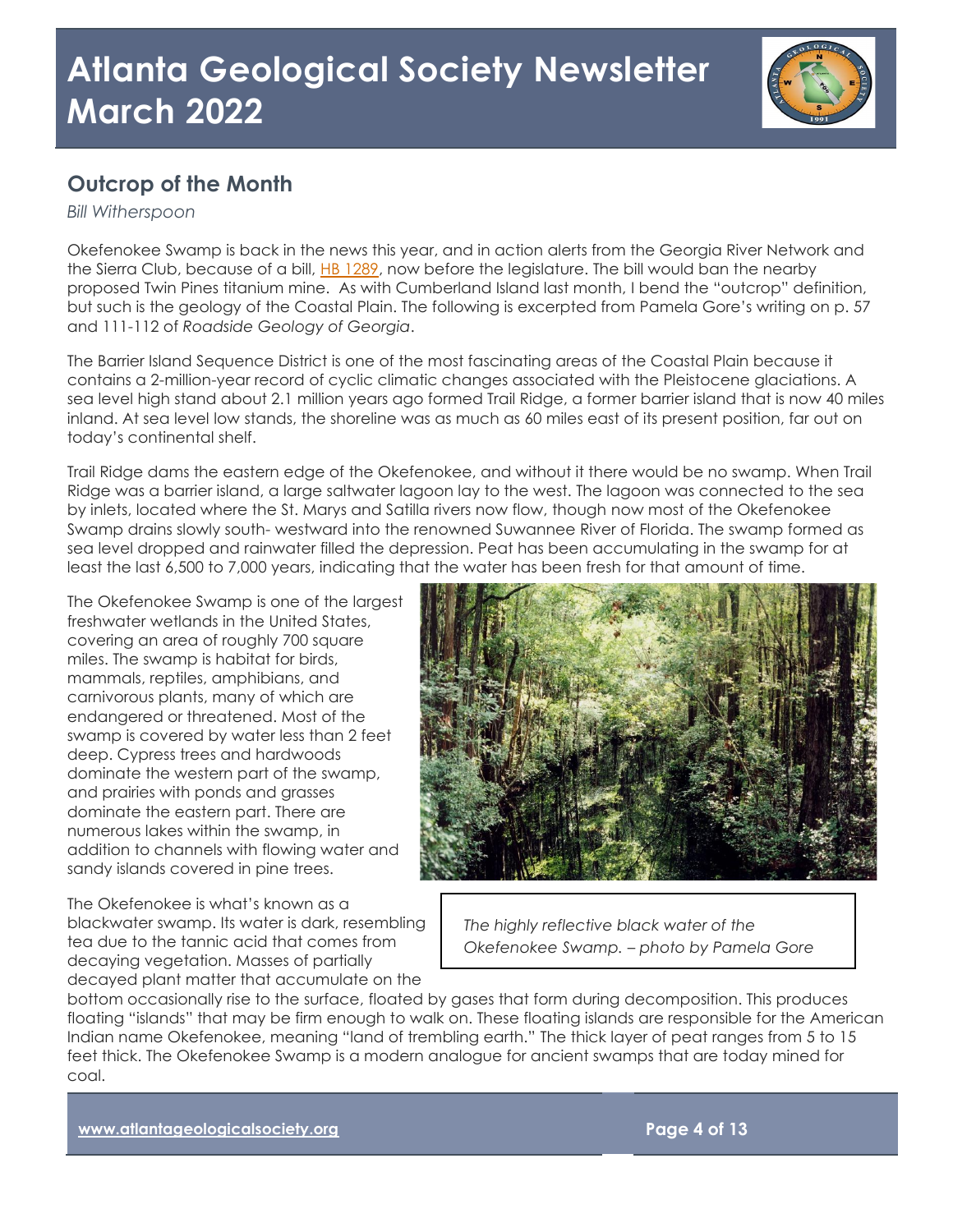### **Department of Environmental Sciences at Emory University**

*Anthony (Tony) J. Martin*

Geologists of a certain age in the metro-Atlanta area may recall that Emory University once had a Department of Geology with an undergraduate major and graduate program in geology, but also that the department was closed in 1989. This purge was survived by a Geosciences Program that offered general-education requirement classes for non-science students and no advanced-level classes. In 1999, the Geosciences Program was then merged with the Human and Natural Ecology program to form a new Department of Environmental Studies, which was later renamed the [Department of Environmental Sciences.](https://envs.emory.edu/) The department currently comprises a multidisciplinary blend of the natural and social sciences, much of which has human-oriented applications, especially with relation to human health.



In terms of the geosciences, the Department of Environmental Science recently developed an [Earth](https://envs.emory.edu/undergraduate/minors/aesmin.html)  [and Atmospheric Science \(EAS\) minor](https://envs.emory.edu/undergraduate/minors/aesmin.html) or track within the undergraduate major. The EAS minor aims to give students an understanding of:

- The physical sciences of Earth systems;
- Fundamental processes of the atmosphere, biosphere, hydrosphere, and lithosphere; and
- The flux of materials and energy through these systems.

Earth and atmospheric science courses offered in the department include: *Fundamentals of Geology*, *Evolution of the Earth*, *Environmental Geology, Physical Oceanography*, *Modern and Ancient Tropical Environments*, *Cartography and GIS*, *Introduction to Atmospheric Chemistry*, *Geological Origins of Landscapes*, *Barrier Islands*, and more. However, with the recent retirement of William (Bill) Size and upcoming retirement of Anne Hall, as well as no indications their positions will be replaced by faculty with similar expertise, some of these classes may not be taught over the next few years. We recently hired a biogeochemist (Dr. Debjani Saha) specializing in soil science, who we hope will also contribute to the EAS minor or track within the major.

Since 2015, Michael Page – Emory's expert on GIS (geographic information systems) and digital applications – and I have partnered with the Emory Center for Digital Scholarship to produce the [Georgia](http://www.georgiacoastatlas.org/)  [Coast Atlas.](http://www.georgiacoastatlas.org/) The Atlas attempts to provide an open-access and online resource on the natural and human histories of the Georgia coast using a combination of text, photos, videos, and other digital media. Although the pandemic slowed progress on the project during the past two years, it has nevertheless produced much educational content on geological and ecological processes of the Georgia barrier islands. This content includes three peer-reviewed videos of edited drone footage from [St. Catherines Island,](https://southernspaces.org/2015/st-catherines-island-flyover/) [Sapelo Island,](https://southernspaces.org/2017/sapelo-island-flyover/) and [Ossabaw Island](https://southernspaces.org/2020/ossabaw-island-flyover/) that are accompanied by peer-reviewed articles.

Lastly, students also have the opportunity to do independent research projects on the Georgia Coast Atlas, as well as year-long Honors thesis projects in geology and paleontology. Past students have also presented their research results at Southeastern Section and national meetings of the Geological Society of America. The department is fortunate to have two internal sources of financial aid for students doing field work and travel, the Lester Fund (named after James Lester, the founder of the Department of Geology) and the Turner Fund. The Turner Fund is earmarked for field trips and research done in Georgia, and hence benefits those students interested in our local geology, from the Piedmont to the barrier islands. So, although students cannot major in geology at Emory, they have enough resources here to prepare themselves well for graduate programs in geology and future careers in the geosciences.

**[www.atlantageologicalsociety.org](http://www.atlantageologicalsociety.org/) Page 5 of 13**

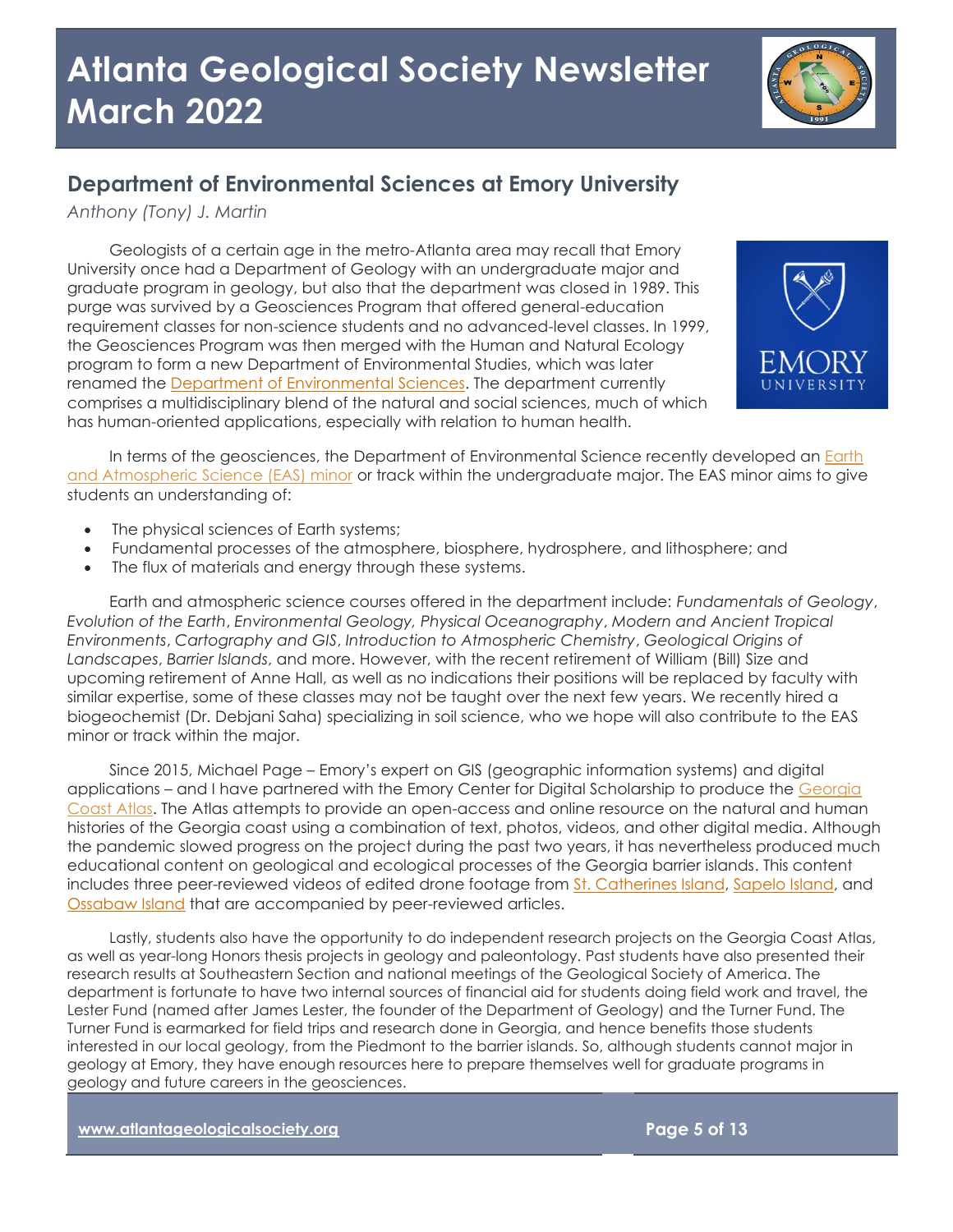

## **Covid-19 Relief Funds to Provide for Development and Monitoring of Deep Aquifers in Southwest Georgia**

*Atlanta Journal, February 23, 2022*

Governor Kemp has awarded \$422 million of an expected \$4.8 billion of Federal covid-19 relief funds to water and sewer projects for dozens of Georgia cities and counties. Part of the funds will be allocated to improve agriculture irrigation practices, provide better resource protection, and enhance water source resiliency, especially during droughts in the Flint River Basin. Funds will be used by the Ga EPD and Albany State University to install 242 deep aquifer irrigation wells to provide water to farmers during droughts rather than withdrawing water from the Flint River. An additional 15 wells will be used to monitor hydrologic conditions in the deep aquifer. *Editor's note: Debbie Gordon of the USGS will be our guest lecturer at the October 25th meeting and will describe the hydrology of the Claiborne aquifer—one of the potential "deep aquifers" to be used as irrigation source in the Flint River Basin.*

### **UGA Student Publishes Article on PFAS in the Journal Science**

**Per- [and polyfluoroalkyl substances \(PFAS\)](https://www.science.org/stoken/author-tokens/ST-321/full)** are products of the modern chemical industry that have been enthusiastically incorporated into both essential and convenience products. Dubbed "forever chemicals" because of their innate chemical stability, PFAS have been found to be ubiquitous environmental contaminants, present from the far Arctic reaches of the planet to urban rainwater.

**Oluwaseun Adeyemi** (current graduate student in the UGA Department of Geology) is currently working with **Dr. John Washington** (co-author, Research Chemist at USEPA, and Geology Adjunct Professor) performing mineralogical research on soil samples from agricultural fields that have received applications of biosolids that are high in PFAS. Waste-water treatment plant biosolids are widely applied to agricultural fields as soil amendments across United States. In recent years, it has been discovered that these biosolids often are high in PFAS. [Click here](https://www.science.org/stoken/author-tokens/ST-321/full) to read the full article.

### **International Commission on Stratigraphy**

*Ben Bentkowski*

The International Commission on Stratigraphy (ICS) is the largest and oldest constituent scientific body in the International Union of Geological Sciences (IUGS). Its primary objective is to define precisely global units (systems, series and stages) of the International Chronostratigraphic Chart that, in turn, are the basis for the units (periods, epochs and age) of the International Geological Time Scale; thus, setting global standards for the fundamental scale for expressing the history of the Earth. The work of the Commission is divided between seventeen subcommissions, each responsible for a specific period of geological time. Their work is overseen and co-ordinated by an executive of six officers. <https://stratigraphy.org/chart/>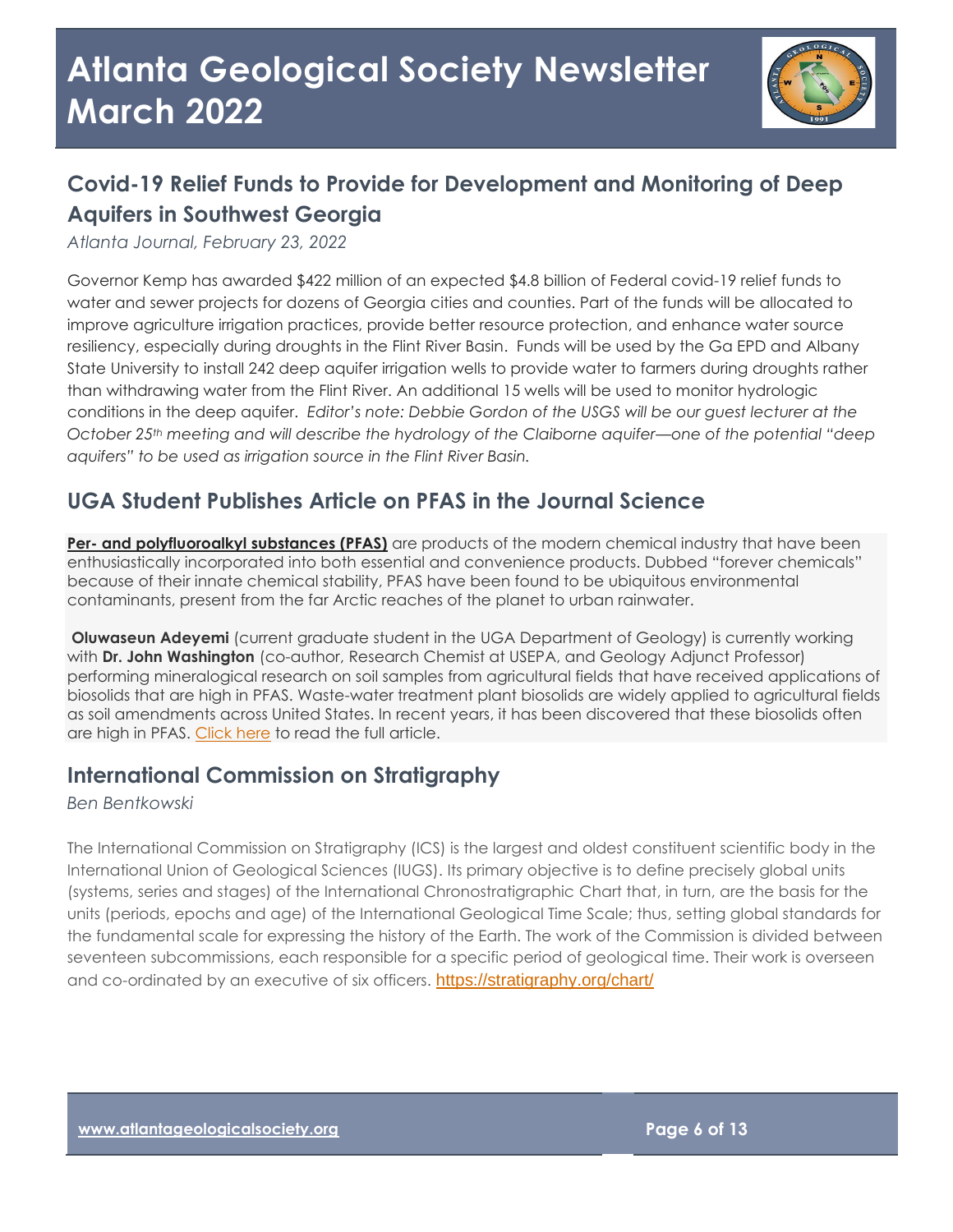

### **OUR FIRST LADY GEOLOGIST**

*<https://www.whitehouse.gov/about-the-white-house/first-families/lou-henry-hoover/>*



Did you know that one of our President's wives was a geologist? Lou Henry Hoover served as First Lady from 1929 to 1933 as the wife of the 31st President, Herbert Hoover. An avid Chinese linguist and geology scholar, she was also the first First Lady to make regular nationwide radio broadcasts.

Admirably equipped to preside at the White House, Lou Henry Hoover brought to it long experience as wife of a man eminent in public affairs at home and abroad. She had shared his interests since they met in a geology lab at Leland Stanford University. She was a freshman, he a senior, and he was fascinated, as he declared later, "by her whimsical mind, her blue eyes and a broad grinnish smile."

Born in Iowa, in 1874, she grew up there for ten years. Then her father, Charles D.

Henry, decided that the climate of southern California would favor the health of his wife, Florence. He took his daughter on camping trips in the hills–her greatest pleasures in her early teens. Lou became a fine horsewoman; she hunted, and preserved specimens with the skill of a taxidermist; she developed an enthusiasm for rocks, minerals, and mining. She entered Stanford in 1894–"slim and supple as a reed," a classmate recalled, with a "wealth of brown hair"–and completed her course before marrying Herbert Hoover in 1899.

The newlyweds left at once for China, where he won quick recognition as a mining engineer. His career took them about the globe–Ceylon, Burma, Siberia, Australia, Egypt, Japan, Europe–while her talent for homemaking eased their time in a dozen foreign lands. Two sons, Herbert and Allan, were born during this adventurous life, which made their father a youthful millionaire.

During World War I, while Hoover earned world fame administering emergency relief programs, she was often with him but spent some time with the boys in California. In 1919 she saw construction begin for a longplanned home in Palo Alto. In 1921, however, his appointment as Secretary of Commerce took the family to Washington. There she spent eight years busy with the social duties of a Cabinet wife and an active participation in the Girl Scout movement, including service as its president.

The Hoovers moved into the White House in 1929, and the First Lady welcomed visitors with poise and dignity throughout the administration. In 1933 they retired to Palo Alto, but maintained an apartment in New York. Mr. Hoover learned the full lavishness of his wife's charities only after her death there on January 7, 1944; she had helped the education, he said, "of a multitude of boys and girls." In retrospect he stated her ideal for the position she had held: "a symbol of everything wholesome in American life."

*The biographies of the First Ladies on WhiteHouse.gov are from "The First Ladies of the United States of America," by Allida Black. Copyright 2009 by the White House Historical Association.*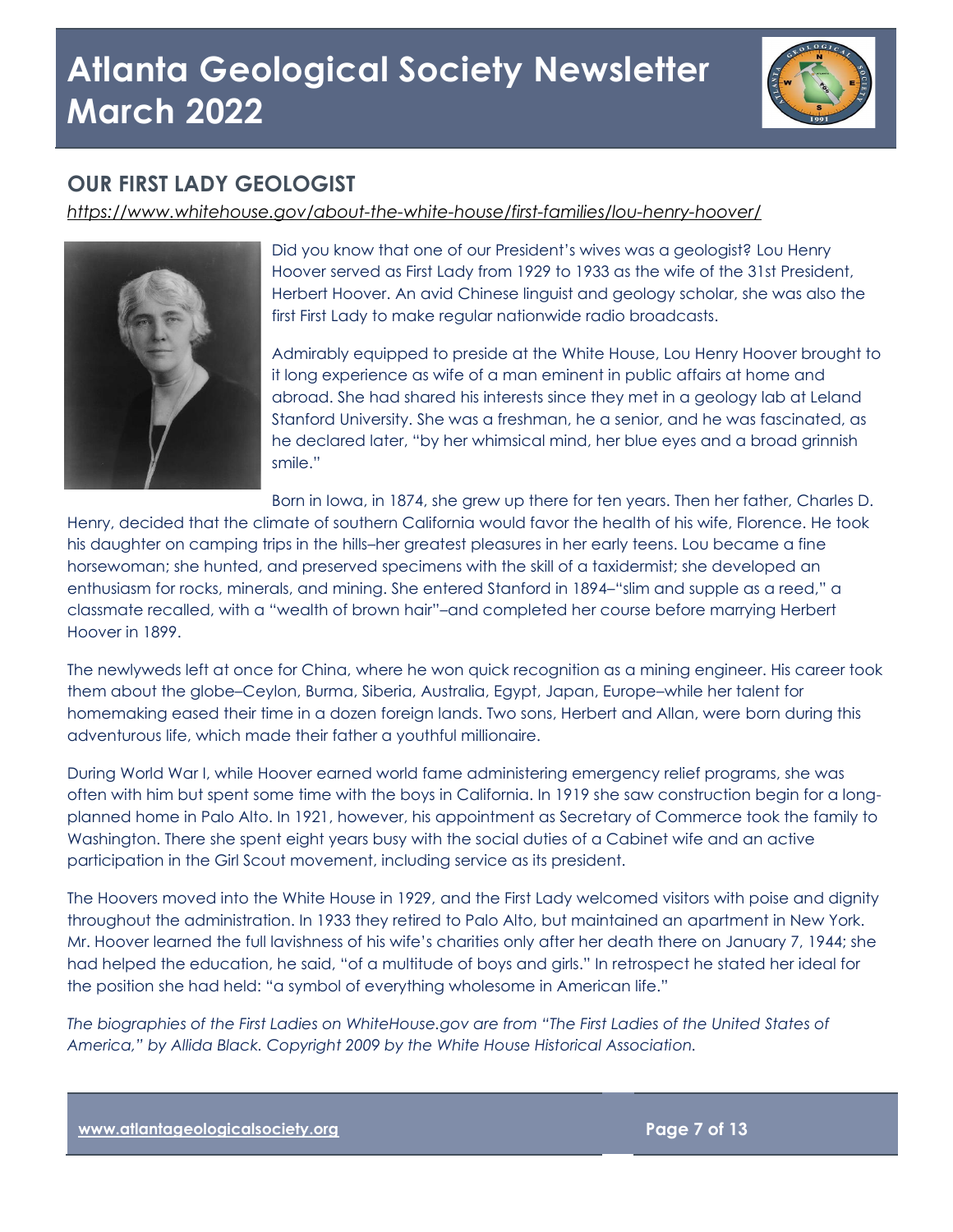

## **New Interagency Report Highlights Alarming Sea Level Rise Predictions for U.S. Coastline**

Tens of millions of people in the United States live in areas at risk of coastal flooding, and even more are moving to the coasts every year. These growing coastal communities are at increasing risk from coastal hazards, especially with projected sea level rise.

A new [interagency report,](http://oceanservice.noaa.gov/hazards/sealevelrise/sealevelrise-tech-report.html) published by the U.S. Sea Level Rise and Coastal Flood Hazard Scenarios and Tools Interagency Task Force, concluded that sea level along the U.S. coastline is projected to rise an average of 10–12 inches (0.25–0.30 meters) in the next 30 years (2020–2050). This will be as much as the rise measured over the last 100 years (1920– 2020).

Sea level rise will vary regionally along U.S. coasts due to factors such as variability in vertical land motion and sea surface height driven by ocean currents. This projected rise will create a profound shift in coastal flooding over the next



*[Extensive inland flooding in Texas](https://www.usgs.gov/media/images/hurricane-harvey-flooding-texas)  associated with Hurricane Harvey in 2017.*

30 years by causing tide and storm surge heights to reach higher elevations and extend further inland. Higher global temperatures increase the chances of higher sea level by the end of the century.

About 2 feet (0.6 meters) of sea level rise along the U.S. coastline is increasingly likely between 2020 and 2100 due to greenhouse gas emissions to date, such as carbon dioxide, contributing to increased global temperatures. Continuation of current emissions levels could cause an additional 1.5–5 feet (0.5–1.5 meters) of rise for a total of 3.5–7 feet (1.1–2.1 meters) by the end of this century.

The report, "Global and regional sea level rise scenarios for the United States: updated mean projections [and extreme water level probabilities along U.S. coastlines](https://aambpublicoceanservice.blob.core.windows.net/oceanserviceprod/hazards/sealevelrise/COVER-CREDITS-TOC-FIGURES.pdf)," published Feb. 15, 2022, was authored by the U.S. Sea Level Rise and Coastal Flood Hazard Scenarios and Tools Interagency Task Force. The Task Force is co-chaired by Patrick Barnard of the USGS and includes scientists from a number of other federal agencies and academic institutions. The Task Force operates under the umbrella of the United States Global Change Research Program and the Subcommittee on Ocean Science and Technology.

"One of the major concerns with these new projections is the significant increase in flood frequency by 2050, including a five-fold increase in major flooding," says Patrick Barnard, USGS Research Geologist and coauthor of the report. "These higher water levels will also exacerbate other coastal hazards, such as coastal erosion, emerging groundwater, and saltwater intrusion."

The updated scenarios have been integrated into a new [Interagency Sea Level Rise Scenario Tool](https://sealevel.nasa.gov/task-force-scenario-tool) that provides sea level rise information for all U.S. coastal states and territories out to the year 2150. The data conveyed in the tool and report can be accessed and downloaded by coastal practitioners and community planners to help enhance local coastal resilience.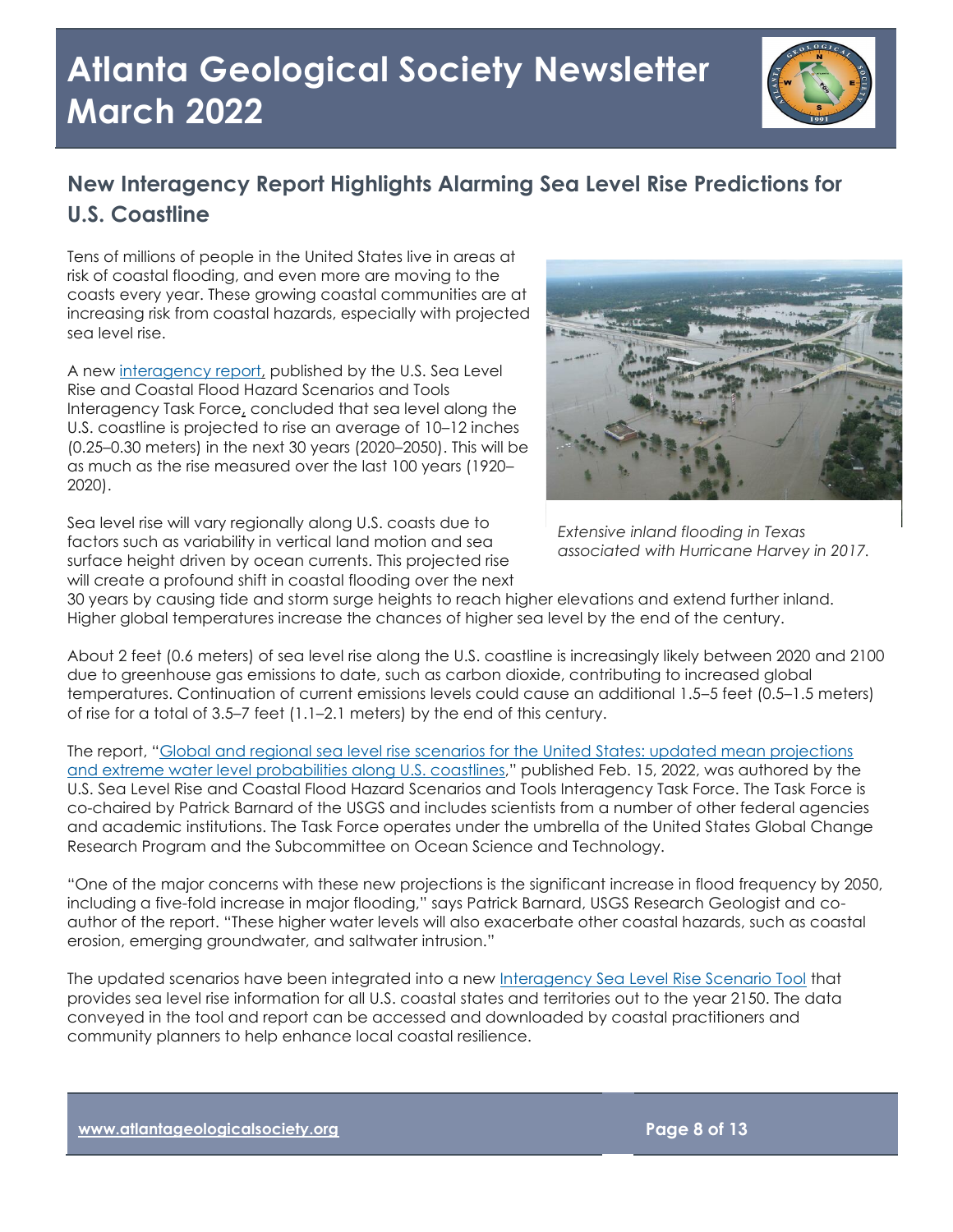

Even gradual sea level rise can rapidly increase the frequency and severity of coastal flooding—in many parts of the U.S., just 5–10 cm of rise will double flooding frequency. These new projections inform Federal agencies, state and local governments, and planners and policymakers in coastal communities about current and future sea level rise which, in turn are a key component to better understand future coastal impacts at the local scale and help inform critical decisions to prepare hazard mitigation strategies in support of coastal resilience. These data will also be key inputs for the Fifth National Climate Assessment (NCA5) and are being incorporated into current and planned tools and services by the USGS and partnering agencies.

"Sea level rise won't just behave like water rising in a bathtub. It will lead to more beach erosion and the loss of coastal marshes," said Davina Passeri, a Research Oceanographer for the USGS in St. Petersburg. "Natural shorelines offer protection from flooding and waves during storms, while also serving as a key habitat for animals like birds and turtles. With sea level rise, we will lose that natural buffer."

The USGS has held a critical interagency leadership position in the Task Force since its inception. Next steps for the Task Force are to begin strategizing for the next report, which is expected to have a significant focus on incorporating waves in future coastal water level projections and translating total water levels into future coastal hazards (e.g., flooding and erosion). Given this likely new direction, data, models, and tools developed across the USGS Coastal and Marine Hazards and Resources Program are expected to play an even larger role in this effort moving forward.

The main drivers for global mean sea level rise are atmospheric and ocean warming, which increase both the mass of the ocean (primarily through the melting of land ice) and the volume of the ocean (primarily through thermal expansion).

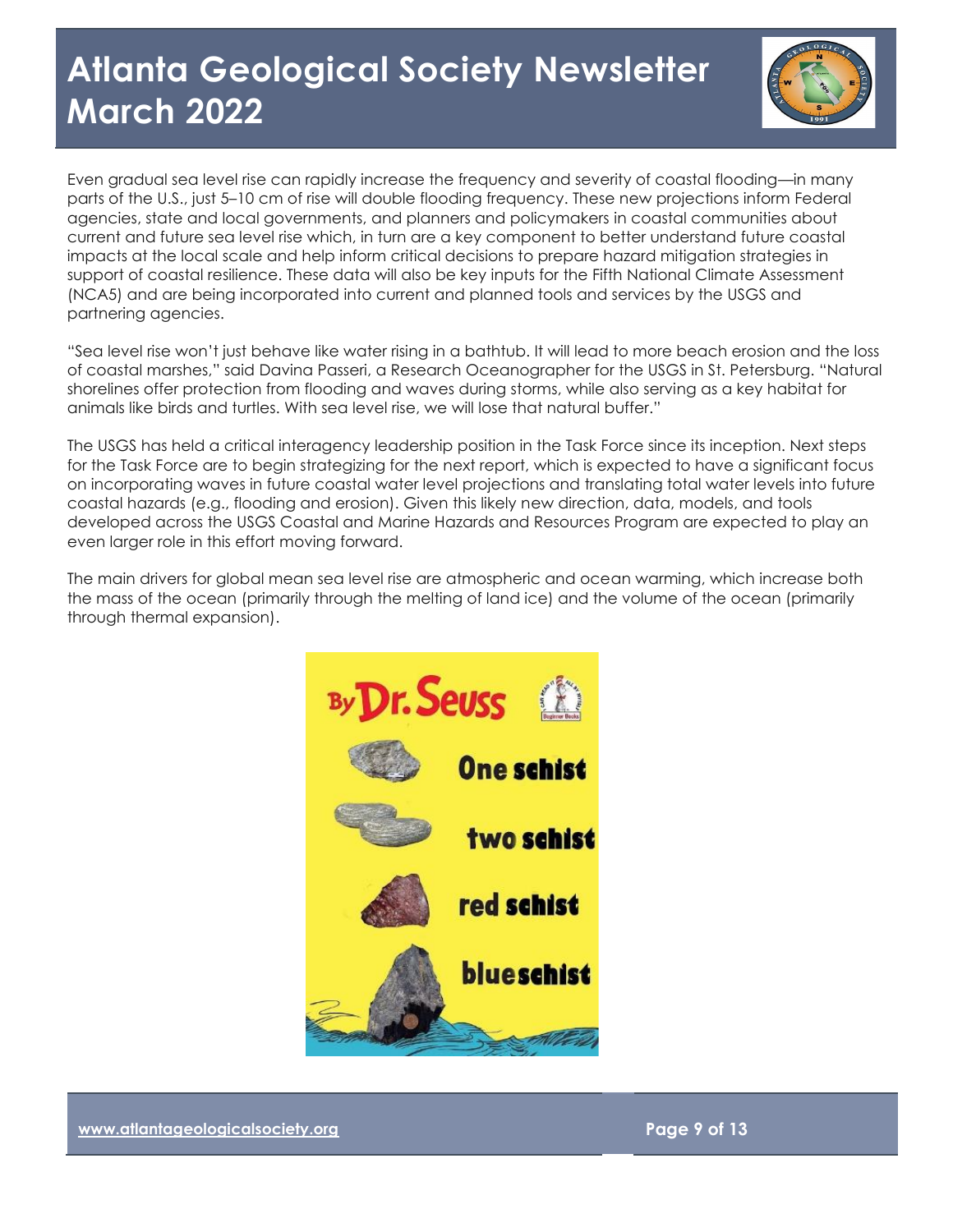

### **March 2022 PG Candidate Workshop**

*Abigail Knapp, G.I.T.*

**Speaker:** Abigail Knapp **Subject:** Remote Sensing

**Date**: Saturday, March 26, 2022 **Time**: 10:00 am until 12:00 pm **Place**: Online webinar. For more information and link contact Abigail Knapp: **[abigail.s.knapp@gmail.com](mailto:abigail.s.knapp@gmail.com)**

Please join us for a Saturday morning overview of remote sensing, with a highlight on the Landsat satellite applications. Remote Sensing falls under the General Geology/Field Methods section of the ASBOG FG and PG questions. In this workshop, we will go over the electromagnetic spectrum, remote sensing data collection and processing, and applications with a special highlight of the Landsat missions and data applications. Abigail Knapp is a geologist in training with an M.S. In Geology from UGA. During her masters' work she used Landsat and Sentinel 2 satellite data alongside "in-situ" datasets to investigate the drivers of harmful algal blooms in two Georgia reservoirs.

Please join us and feel free to forward this announcement to anyone that might be interested. Two Professional Development Hours will be offered at this workshop, which is open to current AGS members. Signing up for AGS Membership is easy and offers many benefits! Student membership is only \$10. For more information, go to our website at [atlantageologicalsociety.org](https://nam11.safelinks.protection.outlook.com/?url=http%3A%2F%2Fatlantageologicalsociety.org%2F&data=04%7C01%7Cpgore%40gsu.edu%7Ced165246cda34d06632c08d93b21a85c%7C515ad73d8d5e4169895c9789dc742a70%7C0%7C0%7C637605838009851362%7CUnknown%7CTWFpbGZsb3d8eyJWIjoiMC4wLjAwMDAiLCJQIjoiV2luMzIiLCJBTiI6Ik1haWwiLCJXVCI6Mn0%3D%7C1000&sdata=Z28QTMG8%2BUgJc5c0mp5fMRutmYbHOo07jk0E3MuMmxE%3D&reserved=0) or visit us on Facebook.

### **Events Calendar**

**December 4 – October 30, 2022**: Hidden Secrets: Mysterious World of Caves. Tellus Science Museum. [Click](https://tellusmuseum.org/exhibit/hidden-secrets-mysterious-world-of-caves/)  [here](https://tellusmuseum.org/exhibit/hidden-secrets-mysterious-world-of-caves/) for more information.

**March 18, 12pm**: Georgia Ground Water Association meeting. Speaker: James Landmeyer, USGS. Topic: Pump and "Treet": Using Trees to Remediate Contaminated Groundwater. [Contact Debbie Gordon](mailto:dwarner@usgs.gov) for more information.

**March 26, 10am:** AGS PG Candidate Workshop. Speaker: Abigail Knapp. Topic: Remote Sensing. Online webinar. For more information and link contact Abigail Knapp**:** [abigail.s.knapp@gmail.com](mailto:abigail.s.knapp@gmail.com)

**March 29, 6pm:** AGS monthly meeting, speaker: Victor Ricchezza**.** Topic: Geology for the Next Generation-- Purposeful Training in Geoscience Education

**April 7-8, 2022**: Geological Society of America joint section meeting—North Central and Southeastern Sections, Cincinnati, OH. [Click for more information](https://www.geosociety.org/GSA/Events/Section_Meetings/GSA/Sections/nc/2022mtg/home.aspx)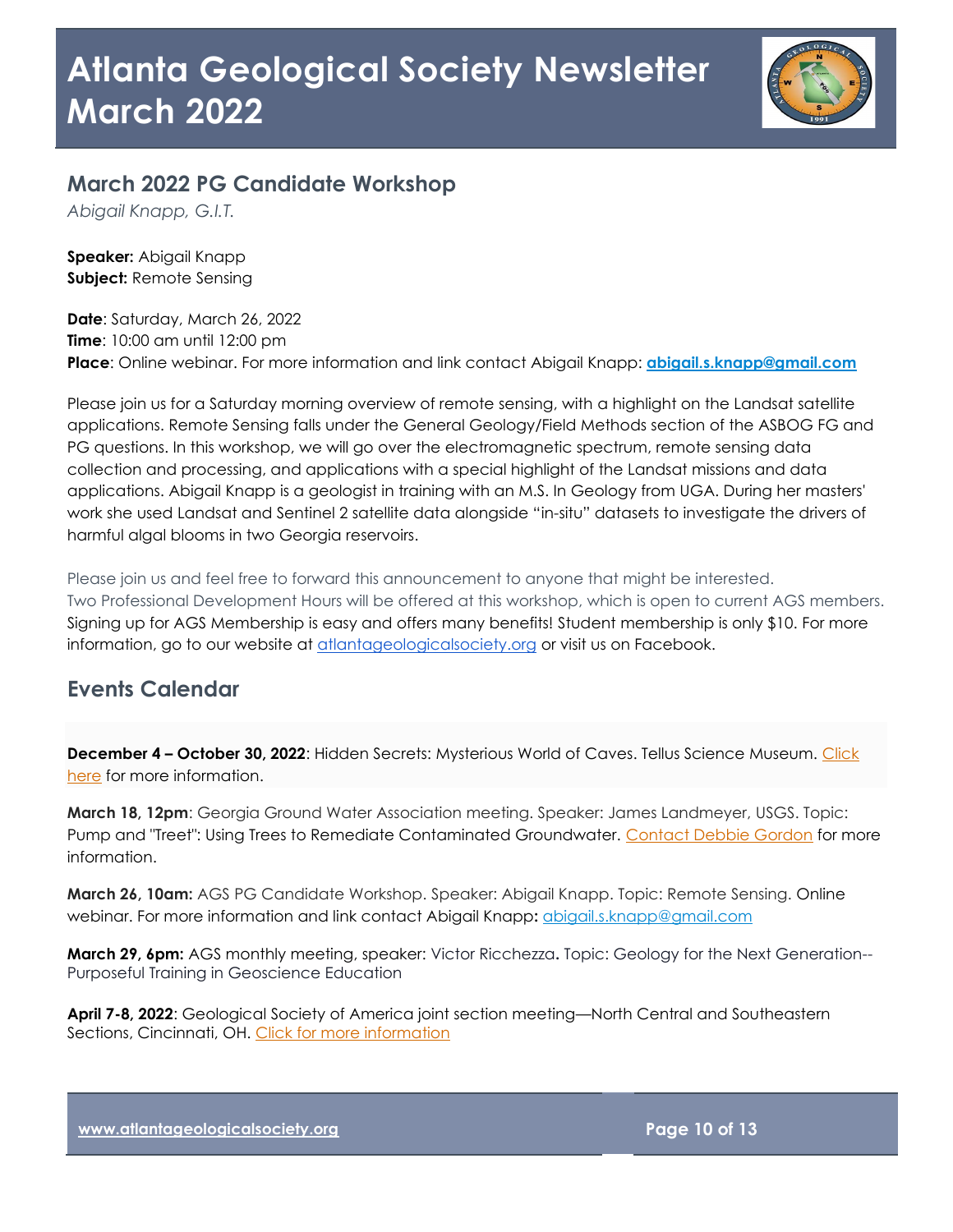

**April 26, 6pm:** AGS monthly meeting, speaker: Randy Kath**.** Topic: Structure, Geochemistry, Geochronology, and 2- and 3-dimensional strain analysis of the Long Island Creek Gneiss with proximity to the zone of most intense shearing in the Brevard Zone in western Georgia and eastern Alabama.

**May 27, 9am and May 28, 11am:** Micromount gathering, symposium and field trip. Tellus Science Museum. For more information [click here.](https://tellusmuseum.org/our-events/micromount-gathering-symposium-and-field-trip/)

**May 31, 2022. 6pm**: Special AGS monthly meeting, sponsored jointly with the Association of Environmental & Engineering Geologists (AEG) Atlanta Chapter featuring Jahns Lecturer Richard Wooten, North Carolina Geological Survey (retired). Topic: Going Against the Grain: Linking Brittle Cross-Structures with Landslides, Hydrogeology, and Earthquakes in the North Carolina Blue Ridge and Piedmont.

**August 30, 6pm:** AGS monthly meeting, speaker: Karl Lang, Georgia Tech. Topic: When Megafloods Attack!: Diagnosing a Tectonic Aneurysm: new observations from the eastern Himalaya

**September 27, 6pm:** AGS monthly meeting, speaker: Jean Lynch-Stieglits, Georgia Tech. Topic: How the Gulf Stream brings Warmth and Nutrients to the North Atlantic: Tales from the Past and Future Oceans

**October 25, 6pm:** AGS monthly meeting, speaker: Debbie Gordon, USGS. Topic: Hydrology of the Claiborne aquifer in Southwestern Georgia

#### **Georgia Groundwater Association Darcy Lectures**

When: **Mar 28, 2022 10:00 AM** Eastern Time (US and Canada) Topic: "**How Are Geochemical Reactions in Aquifers Connected to Climate Change Mitigation**" Register in advance for this webinar: [https://us02web.zoom.us/webinar/register/WN\\_Wym99OmaSYCtLKNlzc0YqQ](https://us02web.zoom.us/webinar/register/WN_Wym99OmaSYCtLKNlzc0YqQ)

When: **Mar 29, 2022 10:00 AM** Eastern Time (US and Canada) Topic: "**Hydrogeochemistry: Recent Advances and Opportunities & Challenges Ahead**" Register in advance for this webinar: [https://us02web.zoom.us/webinar/register/WN\\_Eg4899BuTkWXqq1vHKpWow](https://us02web.zoom.us/webinar/register/WN_Eg4899BuTkWXqq1vHKpWow)

When: **Mar 30, 2022 10:00 AM** Eastern Time (US and Canada) Topic: "**Watershed-Scale Hydrological Models as a Community Cyber Platform for Research, Teaching, and Service to Society**" Register in advance for this webinar: [https://us02web.zoom.us/webinar/register/WN\\_yAwtMdWSSlKL5myKwwgPlw](https://us02web.zoom.us/webinar/register/WN_yAwtMdWSSlKL5myKwwgPlw)

After registering, you will receive a confirmation email containing information about joining the webinar.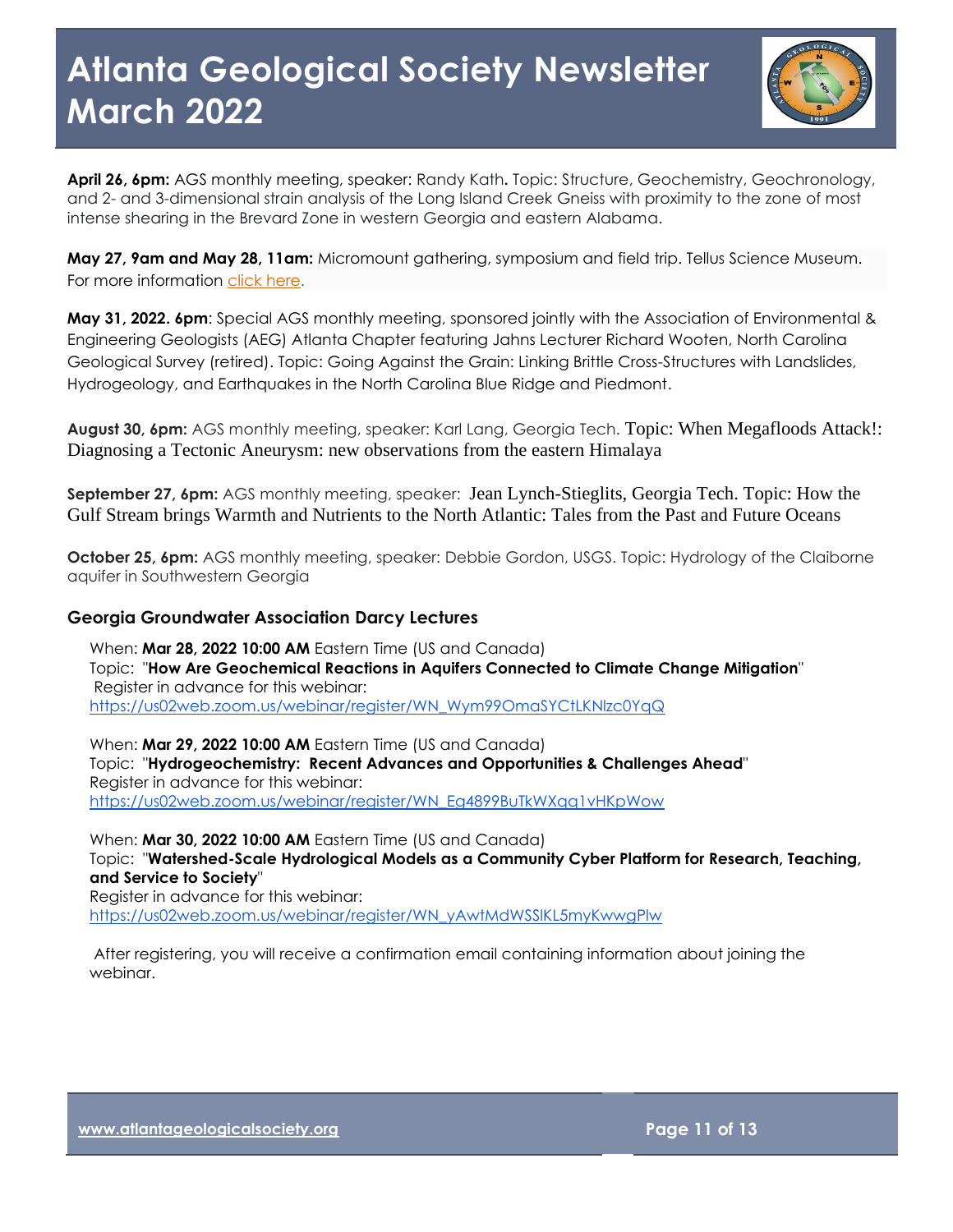

### **University of Georgia Geology Colloquium Series**

*Virtual event via zoom*

Note: A password is required to join these meetings. Please call the Geology office (706-542-2652) and speak with a representative to obtain the code. Alternatively, a code request can be made to UGA [Geology.](mailto:geology@uga.edu)

**March 18, 2022 - 4:10pm**[: Dr. Juliane Dannberg, \(University of Florida\): Mantle plumes and their interaction](https://geology.uga.edu/events/content/2021/dr-juliane-dannberg-mantle-plumes-and-their-interaction-tectonic-plates)  [with tectonic plates: Insights from geodynamic modeling](https://geology.uga.edu/events/content/2021/dr-juliane-dannberg-mantle-plumes-and-their-interaction-tectonic-plates)

**March 25, 2022 - 4:10pm**[: Dr. Linda Kah, Department of Earth and Planetary Sciences \(University of](https://geology.uga.edu/events/content/2021/dr-linda-kah-understanding-jezero-crater-mars-insight-perseverance-rover)  [Tennessee\): Understanding Jezero crater, Mars: Insight from the Perseverance rover mission](https://geology.uga.edu/events/content/2021/dr-linda-kah-understanding-jezero-crater-mars-insight-perseverance-rover) **April 1, 2022 - 4:10pm**[: Dr. Sarah Carmichael, Department of Geological and Environmental Sciences](https://geology.uga.edu/events/content/2021/dr-sarah-carmichael-csi-devonian-are-large-igneous-provinces-guilty-causing-end)  (Appalachian State University): CSI: Devonian - [are large igneous provinces guilty of causing the end-](https://geology.uga.edu/events/content/2021/dr-sarah-carmichael-csi-devonian-are-large-igneous-provinces-guilty-causing-end)[Devonian mass extinction?](https://geology.uga.edu/events/content/2021/dr-sarah-carmichael-csi-devonian-are-large-igneous-provinces-guilty-causing-end)

**April 8, 2022 - 4:10pm**[: Dr. Emily Martin, Research Physical Scientist Center for Earth and Planetary Studies](https://geology.uga.edu/events/content/2021/dr-emily-martin-estimating-regolith-thickness-saturns-moon-enceladus)  [\(National Space and Air Museum Smithsonian Institution\): Estimating regolith thickness on Saturn's Moon](https://geology.uga.edu/events/content/2021/dr-emily-martin-estimating-regolith-thickness-saturns-moon-enceladus)  [Enceladus](https://geology.uga.edu/events/content/2021/dr-emily-martin-estimating-regolith-thickness-saturns-moon-enceladus)

### **Fernbank Museum Events**

#### **Exhibits**

**Knights in Armor (On View February 5, 2022 – May 15, 2022)** Through more than 100 objects including full suits of armor, mounted equestrian figures, paintings, helmets, swords and other weaponry— this exhibit tells the tale of the European knight from the medieval and Renaissance periods through the Medieval Revival of the 19th century.

**Symphonies in Scale: LICHENS (On View February 12, 2022 – May 8, 2022)** The striking beauty of lichens is showcased in 10 larger-than-life macro photographs, which immerse guests in these worlds, ignite their sense of wonder and unearth a childlike curiosity

**Fernbank's Giant Screen Theater is OPEN daily.** Now Playing:

\*Mountain adventure: out of bounds

\*Dinosaurs of Antarctica

\*Coming Soon: Ireland (opens March 17)

#### **Other events**

- Fernbank Forest Wildflower Walk, March 17, 2:00 3:30 PM
- Fernbank Forest Wildflower Walk, March 19, 10:00 11:30 AM
- Fernbank After Dark: The Green Scene, April 8, 7:00 11:00 PM
- $\bullet$  Born to be Wild, April 23, 10:00 1:00 PM
- Robots Day, May 7, 10:00 1:00 PM
- Fernbank After Dark: Booze and Botanicals, May 13, 7:00 11:00 PM
- Fernbank Audubon Walk, May 14, 9:00 AM 10:30 AM